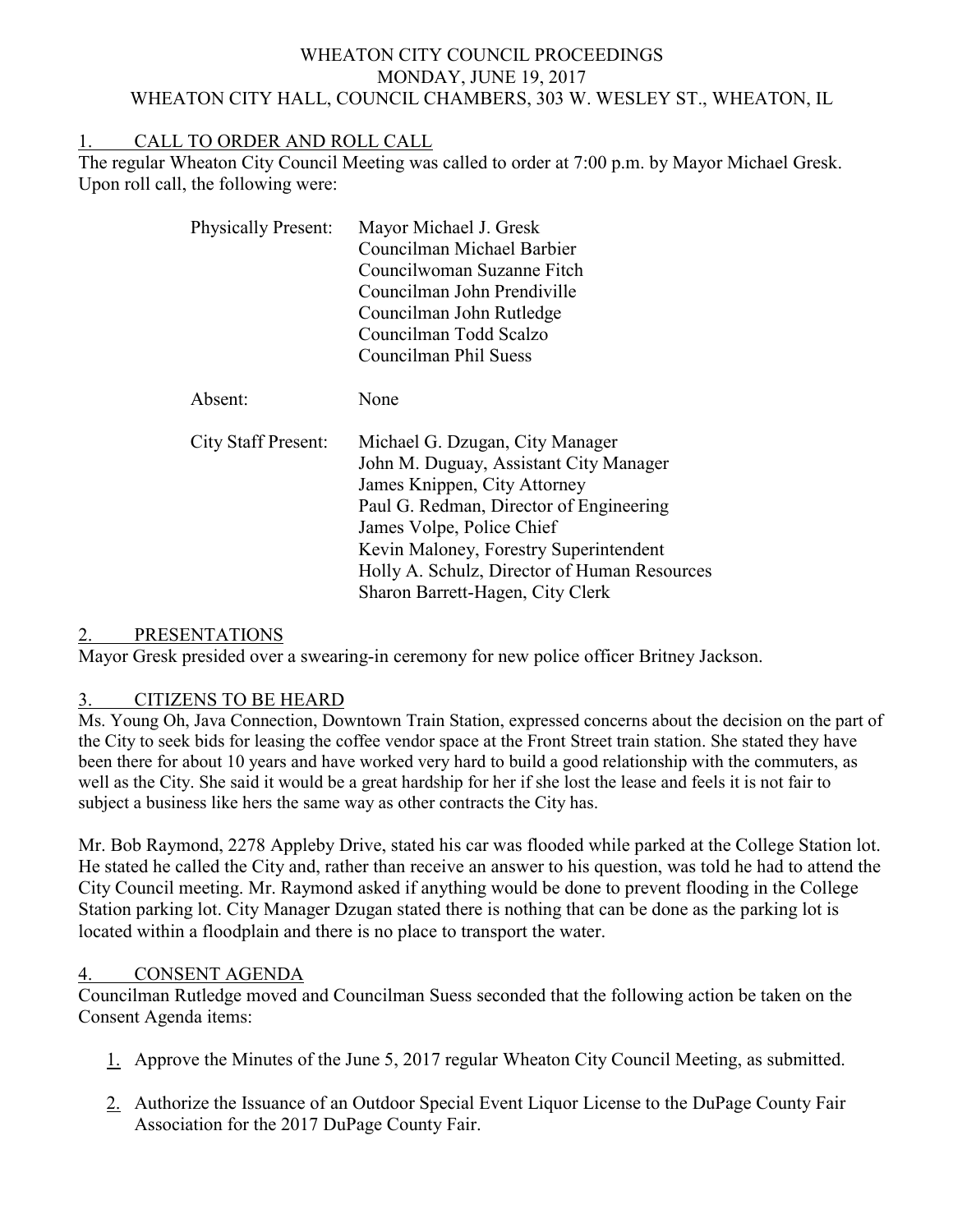- 3. Authorize the Issuance of an Outdoor Special Event Liquor License to the Downtown Wheaton Association for the Wheaton Wine Walk.
- 4. Approve Requests and Authorize Issuance of Special Event Permits to Downtown Wheaton Association – Wheaton Wine Walk-Red & White and Wheaton Bible Church – Neighborhood Bible Club (Erie Street).
- 5. Adopt Resolution R-50-17, A Resolution Authorizing the Disposal of Certain Surplus Property (PD).
- 6. Approve Request for Bond Waiver and Authorize Issuance of Raffle License/DuPage Convalescent Center Foundation.
- 7. Adopt Resolution R-51-17, A Resolution Authorizing the Release of Closed Session Minutes.
- 8. Adopt Resolution R-52-17, A Resolution Authorizing the Execution of Amendment #1 to Agreement #C 36908 with Red Horse Incorporated for Manhole Rehabilitation Project.
- 9. Adopt Resolution R-53-17, A Resolution Authorizing the Execution of Amendment #2 to Agreement #C 36648 with Family Landscaping and Tree Works, Inc. for Tree/Stump Removal.

|       | Roll Call Vote on Consent Agenda |
|-------|----------------------------------|
| Ayes: | Councilman Rutledge              |
|       | Councilman Scalzo                |
|       | Councilman Suess                 |
|       | Councilman Barbier               |
|       | Councilwoman Fitch               |
|       | Councilman Prendiville           |
|       | Mayor Gresk                      |
| Nays: | None                             |
|       |                                  |

| $\cdots$ $\cdots$<br>Absent: | None                              |  |
|------------------------------|-----------------------------------|--|
|                              | <b>Motion Carried Unanimously</b> |  |

### 5. PASS ORDINANCE NO. F-2018, AN ORDINANCE AMENDING THE WHEATON CITY CODE, CHAPTER 26-139 – BUSINESSES – TOBACCO – PROXIMITY TO CERTAIN INSTITUTIONS

Councilman Scalzo moved and Councilman Prendiville seconded that Ordinance No. F-2018, An Ordinance Amending the Wheaton City Code, Chapter 26-139 – Businesses – Tobacco – Proximity to Certain Institutions, be passed.

City Manager Dzugan stated this item appeared as a first reading at the Council's meeting on June 5, 2017. He explained staff has made minor modifications to the ordinance reviewed at that meeting by adding clarifying language about schools. City Manager Dzugan recommended approval of the ordinance as submitted.

 Roll Call Vote: Ayes: Councilman Scalzo Councilman Suess Councilman Barbier Councilwoman Fitch Councilman Prendiville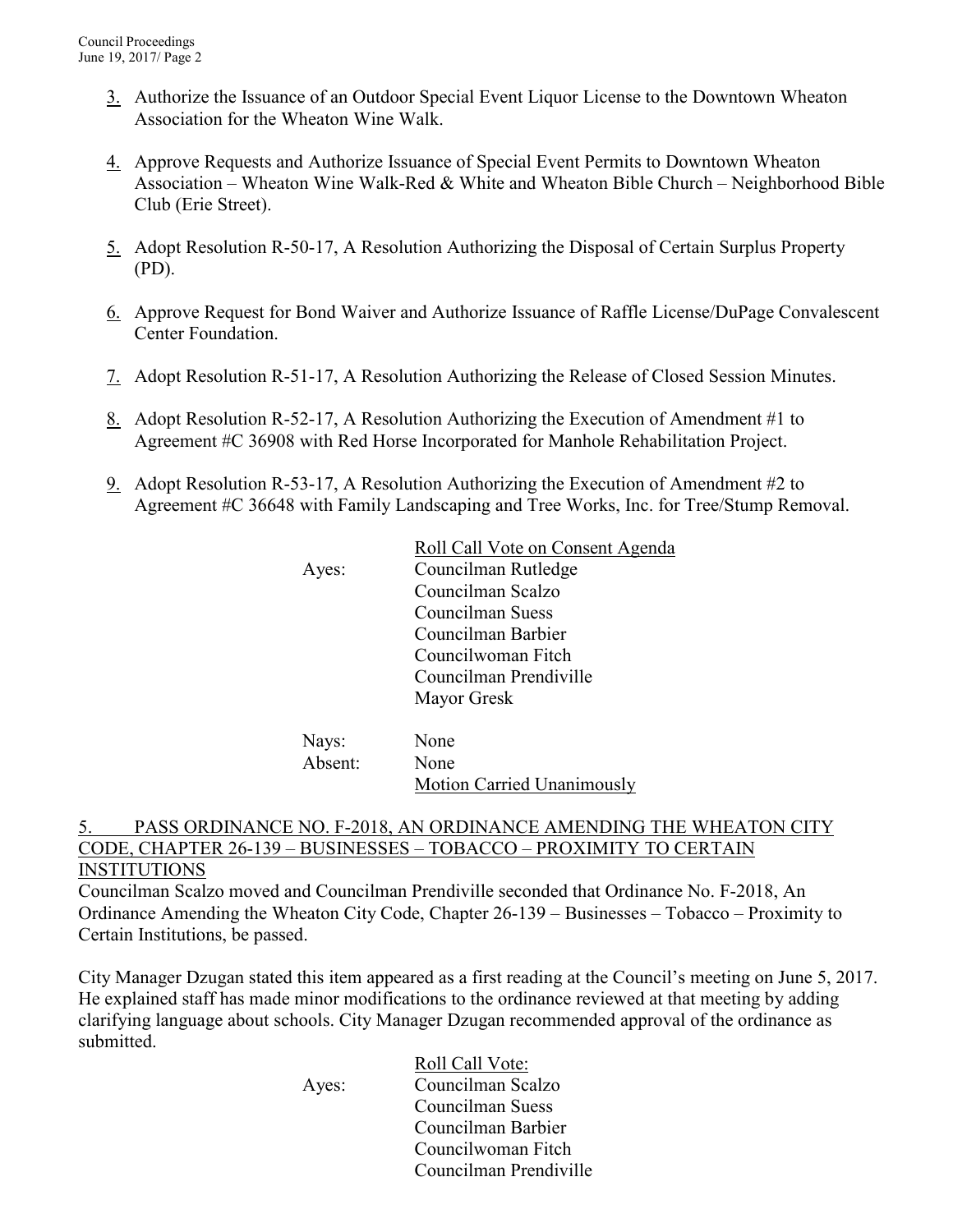Mayor Gresk Councilman Rutledge

Nays: None Absent: None Motion Carried Unanimously

## 6. PASS ORDINANCE NO. F-2019, AN ORDINANCE AMENDING PORTIONS OF CITY OF WHEATON ZONING ORDINANCE – ARTICLE III ZONING DISTRICTS AND GENERAL REGULATIONS AND ARTICLE XIV I-1 INSTITUTIONAL DISTRICT

Councilman Suess moved and Councilman Rutledge seconded that Ordinance No. F-2019, An Ordinance Amending Portions of City of Wheaton Zoning Ordinance – Article III Zoning Districts and General Regulations and Article XIV I-1 Institutional District, be passed.

City Manager Dzugan stated that at their June 5, 2017 meeting, the Council directed staff to prepare an ordinance amending the Zoning Ordinance which would maintain the I-1 zoning classification for properties that currently have residential uses on them and create a new I-2 classification for other properties presently zoning I-1 which contain no residential use. He indicated the Planning & Zoning Board unanimously approved the proposed amendment and he recommended the City Council approve the proposed ordinance.

|         | Roll Call Vote:        |
|---------|------------------------|
| Ayes:   | Councilman Suess       |
|         | Councilman Barbier     |
|         | Councilwoman Fitch     |
|         | Councilman Prendiville |
|         | Mayor Gresk            |
|         | Councilman Rutledge    |
|         | Councilman Scalzo      |
| Nays:   | None                   |
| Absent: | None                   |
|         |                        |

Motion Carried Unanimously

## 7. APPOINTMENT/REAPPOINTMENTS TO CITY BOARDS & COMMISSIONS

Mayor Gresk moved and Councilman Prendiville seconded that Nancy McDonal and Michael Mach be reappointed to the Band Commission, Kay McKeen be reappointed to the Environmental Improvement Commission, David Horton be appointed and Stuart Johnson be reappointed to the Housing Commission, and Christine Fenne and Chantelle Porter be reappointed to the Library Board, all for three year terms respectively.

| Ayes:   | Roll Call Vote:<br>Mayor Gresk<br>Councilman Rutledge<br>Councilman Scalzo<br>Councilman Suess<br>Councilman Barbier<br>Councilwoman Fitch<br>Councilman Prendiville |
|---------|----------------------------------------------------------------------------------------------------------------------------------------------------------------------|
| Nays:   | None                                                                                                                                                                 |
| Absent: | None<br><b>Motion Carried Unanimously</b>                                                                                                                            |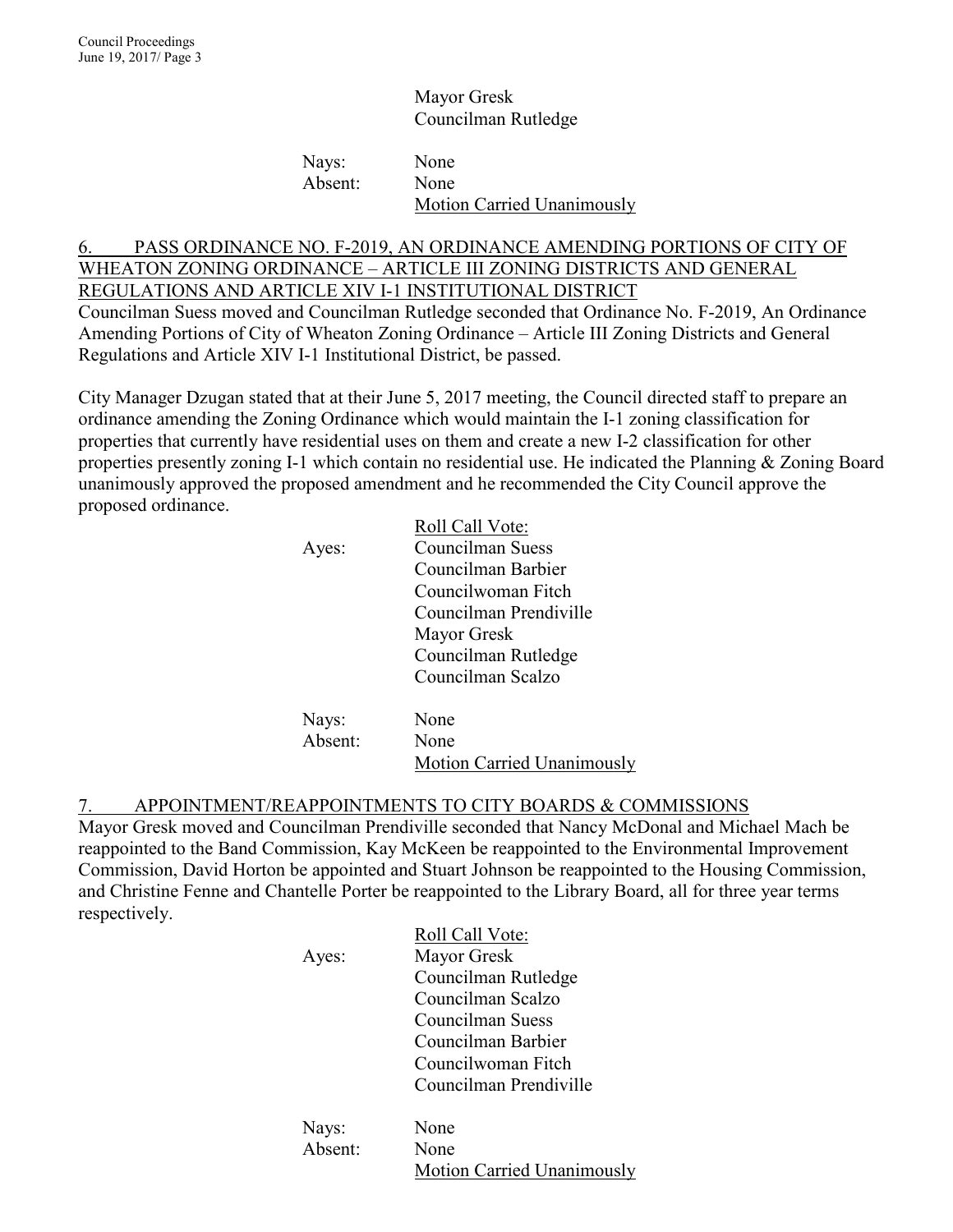8. ADOPT RESOLUTION R-54-17, A RESOLUTION AUTHORIZING THE EXECUTION OF AN AGREEMENT WITH ACRES GROUP FOR THE 2017 TREE PLANTING PROGRAM Councilman Suess moved and Councilwoman Fitch seconded that Resolution R-54-17, A Resolution Authorizing the Execution of an Agreement with Acres Group for the 2017 Tree Planting Program, be adopted.

City Manager Dzugan reported the Procurement Officer has recommended the City enter into an agreement with Acres Group to furnish and plant approximately 800 trees in the amount of \$196,440 with planting taking place this fall and next spring. City Manager Dzugan stated this constitutes Year 4 of a 6-year program to reforest the City's parkways and \$223,000 had been budgeted for this work. He recommended adoption of the resolution as submitted.

Councilman Suess asked if we have planted 800 trees each year of the program. Forestry Superintendent Maloney replied that around 900 trees were planted in 2016, with approximately 600 trees planted in Years 1 and 2. In response to Councilman Rutledge, Forestry Superintendent Maloney stated we cannot increase the number of trees to meet the City's budgeted amount due to a shortage of trees.

|         | Roll Call Vote:                   |
|---------|-----------------------------------|
| Ayes:   | Councilman Suess                  |
|         | Councilman Barbier                |
|         | Councilwoman Fitch                |
|         | Councilman Prendiville            |
|         | Mayor Gresk                       |
|         | Councilman Rutledge               |
|         | Councilman Scalzo                 |
| Nays:   | None                              |
| Absent: | None                              |
|         | <b>Motion Carried Unanimously</b> |

### 9. ADOPT RESOLUTION R-55-17, A RESOLUTION AUTHORIZING THE EXECUTION OF AN AGREEMENT WITH J. CONGDON SEWER SERVICE, INC. FOR 2017 WEST STREET WATER MAIN REHABILITATION

Councilman Prendiville moved and Councilman Suess seconded that Resolution R-55-17, A Resolution Authorizing the Execution of an Agreement with J. Congdon Sewer Service, Inc. for 2017 West Street Water Main Rehabilitation, be adopted.

City Manager Dzugan stated the Procurement Officer has recommended the City enter into an agreement with J. Congdon Sewer Service in the amount of \$689,894 for replacement of the water main on West Street between Roosevelt Road and Childs Street. He indicated \$839,000 had been budgeted for this work and recommended adoption of the resolution as presented.

In response to Councilman Rutledge, Director of Engineering Redman indicated this work cannot be combined with repaving work scheduled for next year as the use of federal dollars for the repaving work does not allow adding additional work.

 Roll Call Vote: Ayes: Councilman Prendiville Mayor Gresk Councilman Rutledge Councilman Scalzo Councilman Suess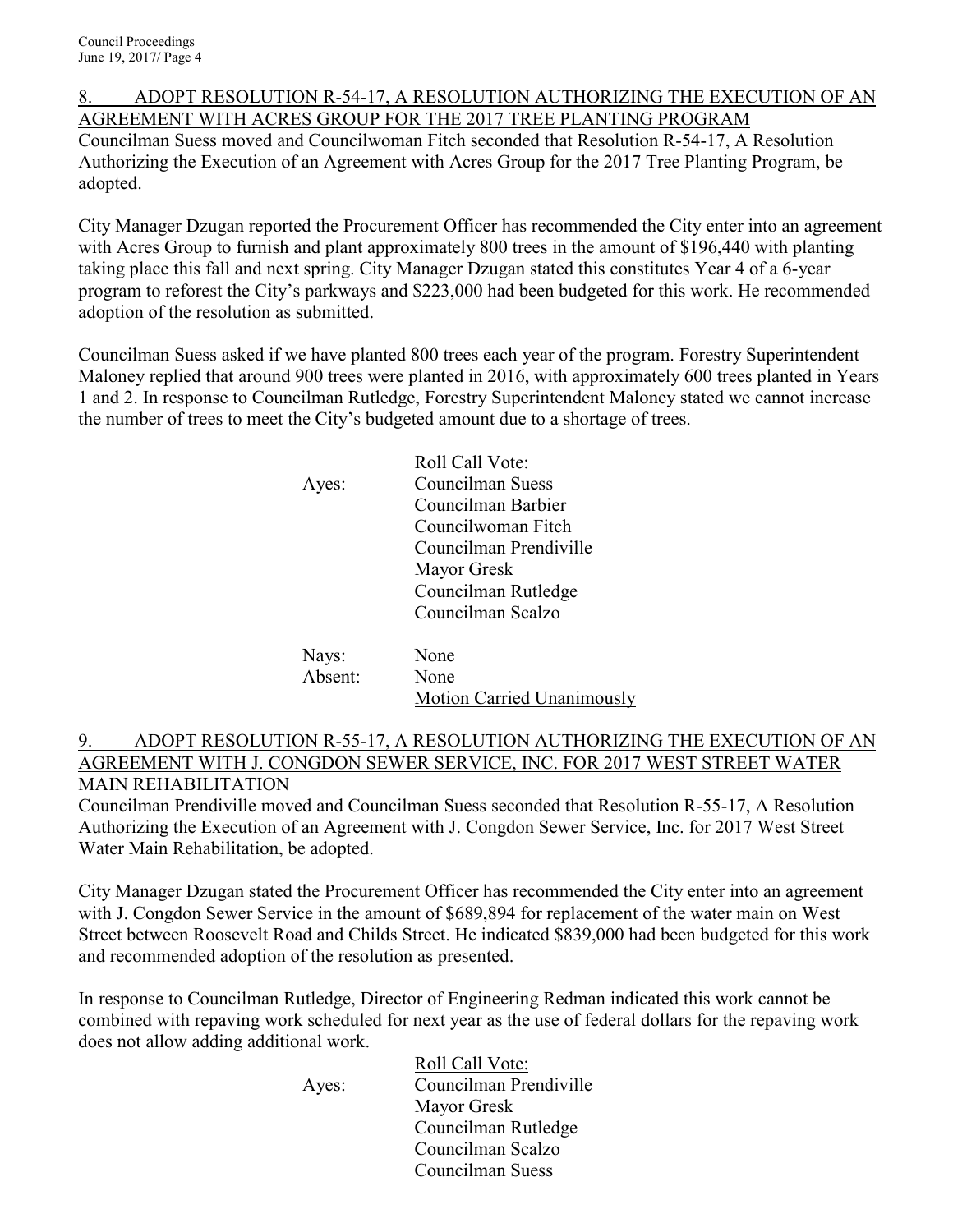Councilman Barbier Councilwoman Fitch

Nays: None Absent: None Motion Carried Unanimously

## 10. ADOPT RESOLUTION R-56-17, A RESOLUTION AUTHORIZING THE EXECUTION OF AN AGREEMENT WITH WESTERN SPECIALTY CONTRACTORS FOR PARKING STRUCTURES MAINTENANCE REPAIRS

Councilman Rutledge moved and Councilman Suess seconded that Resolution R-56-17, A Resolution Authorizing the Execution of an Agreement with Western Specialty Contractors for Parking Structures Maintenance Repairs, be adopted.

City Manager Dzugan reported the Procurement Officer has recommended the City enter into an agreement with Western Specialty Contractors in the amount of \$214,475 for structural repairs and maintenance of the City's two parking garages. He stated \$285,000 had been budgeted in the Parking Fund for this work. City Manager Dzugan stated the City is taking a proactive approach with these repairs which should prevent extensive future repairs as a result of deferred maintenance. He recommended adoption of the resolution as presented.

Councilman Suess questioned how much work would be done in each parking garage. City Manager Dzugan stated he would provide the Council with that information.

| Ayes:   | Roll Call Vote:<br>Councilman Rutledge<br>Councilman Scalzo<br>Councilman Suess<br>Councilman Barbier |
|---------|-------------------------------------------------------------------------------------------------------|
|         | Councilwoman Fitch                                                                                    |
|         | Councilman Prendiville                                                                                |
|         | Mayor Gresk                                                                                           |
| Nays:   | None                                                                                                  |
| Absent: | None                                                                                                  |
|         |                                                                                                       |

#### Motion Carried Unanimously

### 11. ADOPT RESOLUTION R-57-17, A RESOLUTION AUTHORIZING THE EXECUTION OF AN AGREEMENT WITH KENIG, LINDGREN, O'HARA, ABOONA, INC. FOR TRAFFIC ENGINEERING SERVICES

Councilman Scalzo moved and Councilman Barbier seconded that Resolution R-57-17, A Resolution Authorizing the Execution of an Agreement with Kenig, Lindgren, O'Hara, Aboona, Inc. for Traffic Engineering Services, be adopted

City Manager Dzugan stated the Procurement Officer has recommended the City enter into an agreement with KLOA in the amount of \$28,000 for traffic engineering services in a continuation of the City's efforts in reviewing speed limits. He stated the scope of work will include data collection, traffic counts and speed surveys, documentation of existing conditions, and a roadway summary at 50 survey/count locations throughout the City. City Manager Dzugan stated the work would begin in September to capture school traffic and recommended approval of the resolution as submitted.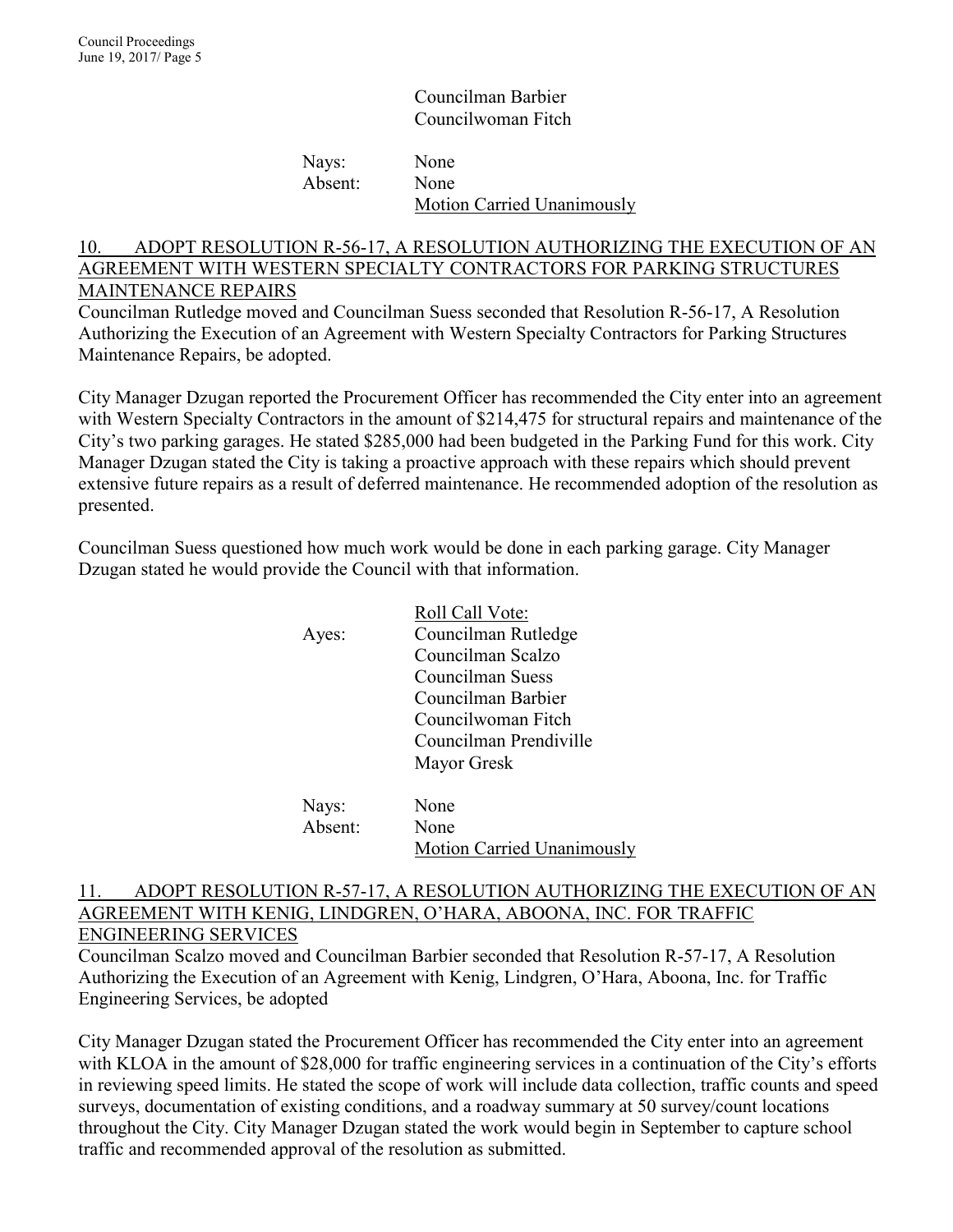Councilwoman Fitch the questioned if the scope of the work was sufficient to complete the analysis. Director of Engineering Redman stated the scope of the project is limited to collection of data regarding traffic on collector streets. He stated KLOA would present the data to the City for review and analysis.

In response to Councilman Barbier, Director of Engineering Redman confirmed this is not a study relating to speed reduction, it is a data collection study. He stated the City has never done a comprehensive study of all collector streets at one time.

Councilman Suess feels this is an important study as it will provide a baseline for the City in responding to resident traffic complaints.

|                   | Roll Call Vote:        |
|-------------------|------------------------|
| Ayes:             | Councilman Scalzo      |
|                   | Councilman Suess       |
|                   | Councilman Barbier     |
|                   | Councilwoman Fitch     |
|                   | Councilman Prendiville |
|                   | Mayor Gresk            |
|                   | Councilman Rutledge    |
|                   |                        |
| Navs <sup>.</sup> | None                   |

| Nays:   | None                       |
|---------|----------------------------|
| Absent: | None                       |
|         | Motion Carried Unanimously |

## 12. COUNCIL COMMENT

Mayor Gresk encouraged everyone to attend the fireworks on July 3 and the  $4<sup>th</sup>$  of July parade.

## 13. APPROVAL OF WARRANT

Councilman Suess moved and Councilman Scalzo seconded that Warrant No. 706 in the amount of \$1,833,739.11 be approved.

|       | Roll Call Vote:        |
|-------|------------------------|
| Ayes: | Councilman Suess       |
|       | Councilman Barbier     |
|       | Councilwoman Fitch     |
|       | Councilman Prendiville |
|       | Mayor Gresk            |
|       | Councilman Rutledge    |
|       | Councilman Scalzo      |
|       |                        |
|       |                        |

| Nays:   | None                              |
|---------|-----------------------------------|
| Absent: | None                              |
|         | <b>Motion Carried Unanimously</b> |

## 13. CLOSED SESSION

Councilwoman Fitch moved and Councilman Rutledge seconded that the Wheaton City Council adjourn to closed session at 7:30 p.m. for the purpose of discussing Collective Bargaining (5 ILCS 120/2(c)(2)), Pending Litigation (5 ILCS 120/2(c)(11)), and Personnel Evaluations (5 ILCS 120/2(c)(1)).

Mayor Gresk indicated that no action will be taken after the Closed Session.